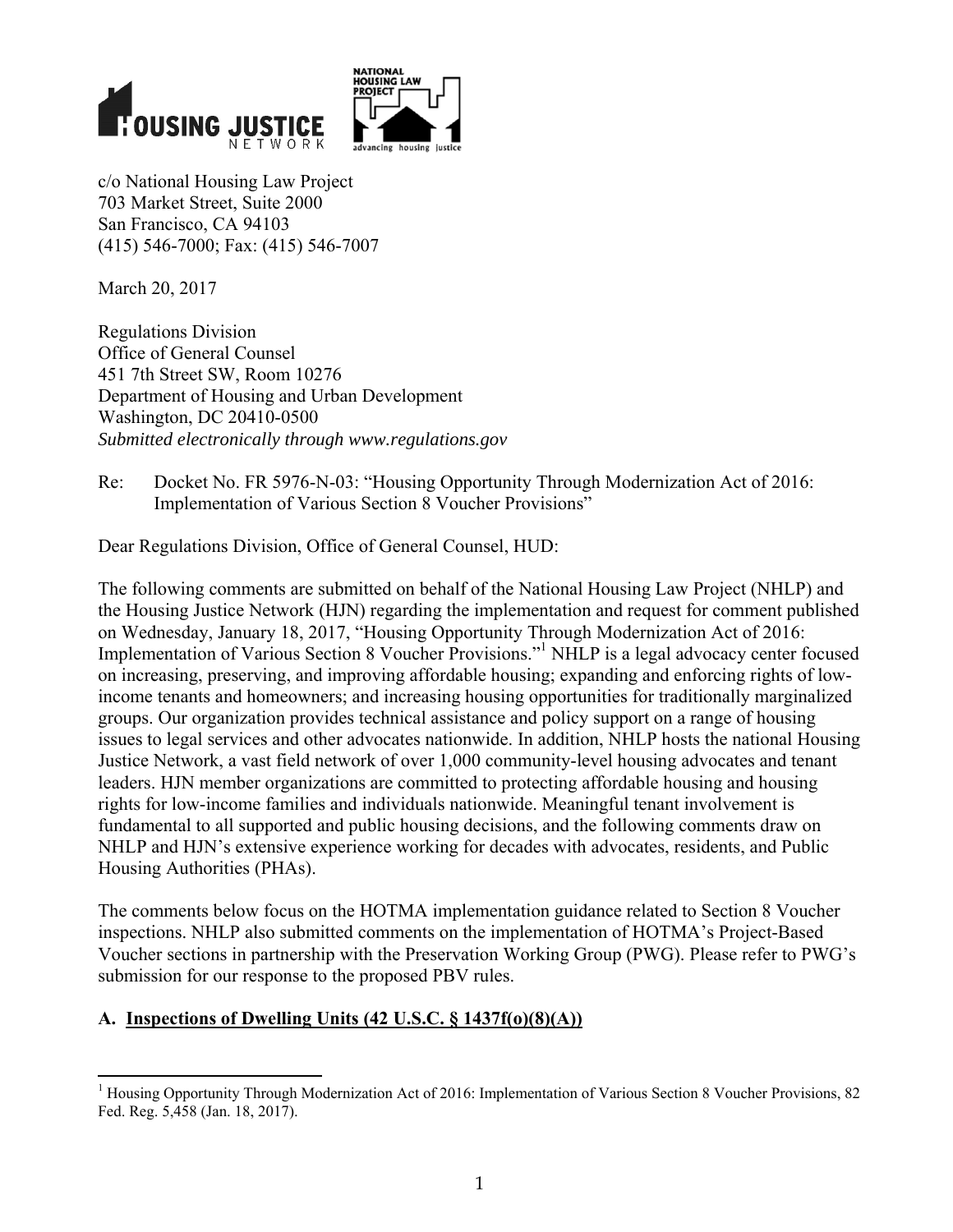### **HUD's definition of life-threatening condition correctly includes the failure to provide a working carbon monoxide detector and the presence of deteriorated paint.**

HUD requests comments on the definition of life-threatening conditions. We applaud HUD for including the failure to provide a functioning carbon monoxide detector in its definition of lifethreatening condition. Inferior air quality poses a serious health and safety risk to families and is a condition that can be easily and affordably maintained by a landlord.

In addition, HUD includes deteriorated paint in a unit built before 1978 that is to be occupied by a family with a child less than six years of age as a life-threatening condition. Given the documented dangers of lead paint exposure to early childhood development, it is critical that HUD bar families from moving into units that may contain lead hazards.

Public health weighs in favor of including poor air quality and lead paint exposure as part of the definition of life-threatening conditions in HUD housing programs.

### **We agree with HUD's initial guidance that the maximum time to allow an owner to make repairs should be 180 days.**

HUD specifically requests comments on the time limit to correct HQS violations. HUD proposes a 180-day time limit in which landlords are allowed to make repairs before a HAP contract is terminated for non-life-threatening HQS violations. HUD should maintain the 180-day limit, which allows PHAs sufficient discretion to set a time limit based on local conditions.

The tenant's lease will be terminated when the HAP contract ends and the tenant will be forced to move. Tenants will thus benefit if HUD allows PHAs to set a ceiling of up to 180 days to correct repairs because it will reduce the possibility that tenants will be penalized directly by their landlords' inaction or negligence. A 180-day limit also protects tenants' rights to a decent, safe, and habitable home. Even though the violations are non-life-threatening, they are important to the family's health and stability.

HOTMA requires that the time limit be "reasonable."<sup>2</sup> In determining what is reasonable, HUD must balance the interests of the tenants in having deficiencies repaired with those of the landlord and PHA, which often involve administrative and financial considerations. A 180-day limit strikes a balance between these two interests.

### **Changes to the inspection rules in a PHA's Administrative Plan should constitute a significant amendment to a PHA Plan.**

Any revisions to the definition of non-life threatening conditions and policies surrounding inspections should constitute a significant amendment to a PHA's Plan, triggering the public participation process. Section 8 participants know the housing conditions in their surrounding community best. There may be hazards in the community that present a specific problem to tenants that are not captured on HUD's list of non-life-threatening conditions, which would cause tenants to advocate for a PHA not to amend its HQS inspection policy. Requiring resident participation will advance HUD's goal of providing decent and safe housing to low-income families.

 <sup>2</sup> 42 U.S.C. § 1437f (o)(8)(G)(i)(III)(bb).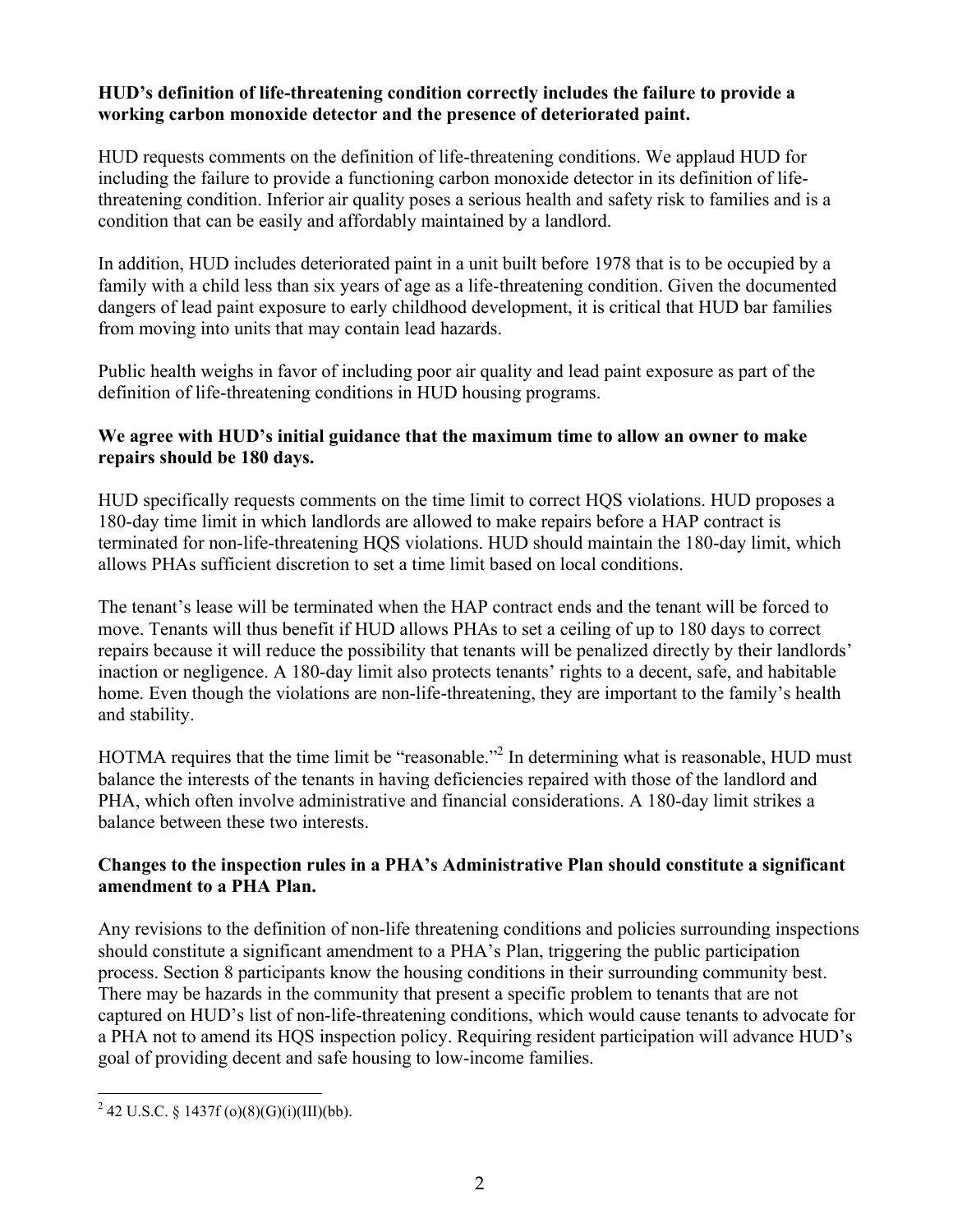## **HUD should make publicly available the list of PHAs that adopt § 8(o)(8)(A)(ii).**

In its guidance, HUD requires PHAs to notify HUD that it plans to adopt  $\S(8)(8)(A)(ii)$  and implement new rules on the correction of non-life threatening HQS violations. HUD should make the list of PHAs publicly available so that a range of stakeholders can track usage of this HOTMA provision. Along with housing advocates, public health professionals may be interested in tracking how PHAs are balancing the need to provide habitable homes to low-income families with the health impacts of prolonged housing searches and periods of homelessness.

## **B. Alternative Inspections (§ 8(o)(8)(A)(iii))**

# **HUD should remove the requirement that PHAs inspect within 15 days of receiving the RTFA.**

By allowing for alternative inspections in HOTMA, Congress improved the speed at which voucher tenants can move into a unit. PHA inspections of voucher units are often delayed due to no fault of a voucher family. This has a widespread negative impact on tenants because it can cut into the tenant's limited search time and prolong periods of homelessness or housing instability. In addition, it results in fewer landlords willing to participate in the voucher program.

In its guidance, however, HUD greatly reduced the potential impact of the HOTMA provisions that are aimed to expedite moves with continued assistance. HUD's notice requires that PHAs complete an initial HQS inspection within 15 days of receiving an RTFA, even when an alternative inspection was completed and the tenant moved into the unit. The 15 day requirement applies regardless of the size of the program (large PHAs were already required to inspect within 15 days and for small PHAs the requirement is within a reasonable time).

This 15-day requirement undermines the purpose of the statute and disincentivizes PHAs from implementing the discretionary alternative inspection policy. PHAs will be less likely to opt-in given the requirement to inspect within 15-days (despite an alternative inspection). For larger PHAs, the 15 day requirement is a continued obligation and for smaller PHAs, it is more restrictive than the current policy. The requirement does nothing to reduce PHAs' administrative burden and in some cases increases it.

HUD should provide incentives for PHAs to implement alternative inspection policies given the potentially positive impact on tenants. Enforcing a 15-day requirement to inspect will discourage PHAs from implementing an alternative inspection rule and HUD should therefore eliminate this requirement from its guidance.

# **C. Additional Comments**

### **HUD should implement other HOTMA provisions related to voucher inspections immediately.**

HOTMA includes important tenant protections and other provisions that will help families obtain and maintain safe and stable housing. For example, HOTMA bars a landlord from terminating a tenancy because the PHA is withholding HAP payments due to failure to comply with the HQS inspection.<sup>3</sup>

  $3$  42 U.S.C. 1437f(o)(8)(G)(v).